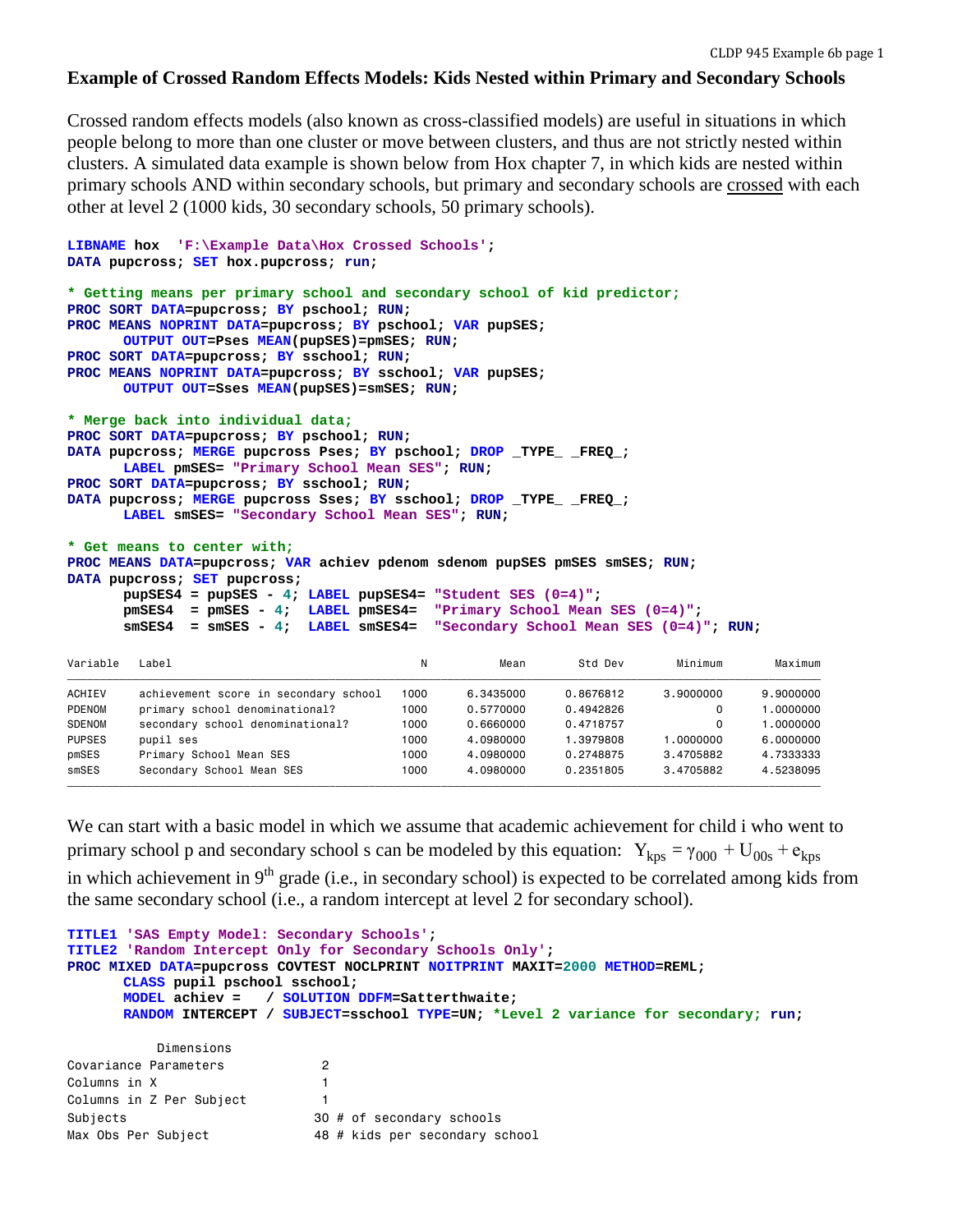|                       |                          | Covariance Parameter Estimates |          |         |         |                                     |
|-----------------------|--------------------------|--------------------------------|----------|---------|---------|-------------------------------------|
|                       |                          |                                | Standard | Ζ       |         |                                     |
| Cov Parm              | Subject                  | Estimate                       | Error    | Value   | Pr Z    |                                     |
| UN(1,1)               | <b>SSCHOOL</b>           | 0.07206                        | 0.02449  | 2.94    | 0.0016  | Secondary Random Intercept Variance |
| Residual              |                          | 0.6833                         | 0.03102  | 22.03   | < 0.001 | Residual Pupil Variance             |
|                       | Fit Statistics           |                                |          |         |         |                                     |
| -2 Res Log Likelihood |                          | 2504.7                         |          |         |         |                                     |
|                       | AIC (smaller is better)  | 2508.7                         |          |         |         |                                     |
|                       | AICC (smaller is better) | 2508.7                         |          |         |         |                                     |
|                       | BIC (smaller is better)  | 2511.5                         |          |         |         |                                     |
|                       |                          | Solution for Fixed Effects     |          |         |         |                                     |
|                       |                          | Standard                       |          |         |         |                                     |
| Effect                | Estimate                 | Error                          | DF       | t Value | Pr >  t |                                     |
| Intercept             | 6,3386                   | 0.05583                        | 29       | 113.53  | < 0.001 | Grand Mean Achievement Score        |
|                       |                          |                                |          |         |         |                                     |

However, because primary schools may have lasting effects, it might make sense to also allow a random intercept for primary school that is crossed at level 2 with the random intercept for secondary school:

```
Y_{\text{kps}} = \gamma_{000} + U_{0p0} + U_{00s} + e_{\text{kps}}TITLE1 'SAS Empty Model: Primary by Secondary School Crossed';
TITLE2 'Random Intercept Only for Primary and Secondary Schools';
PROC MIXED DATA=pupcross COVTEST NOCLPRINT NOITPRINT MAXIT=2000 METHOD=REML;
      CLASS pupil pschool sschool;
      MODEL achiev = / SOLUTION DDFM=Satterthwaite; 
      RANDOM INTERCEPT / SUBJECT=sschool TYPE=UN; *Level 2 variance for secondary;
      RANDOM INTERCEPT / SUBJECT=pschool TYPE=UN; *Level 2 variance for primary; run;
           Dimensions
Covariance Parameters 3
Columns in X 1
Columns in Z Per Subject 80
Subjects 1
Max Obs Per Subject 1000
                Covariance Parameter Estimates
                             Standard Z
Cov Parm Subject Estimate Error Value Pr Z
UN(1,1) SSCHOOL 0.06666 0.02190 3.04 0.0012 Secondary Random Intercept Variance
UN(1,1) PSCHOOL 0.1719 0.04018 4.28 <.0001 Primary Random Intercept Variance
Residual 0.5131 0.02390 21.47 <.0001 Residual Pupil Variance
          Fit Statistics
-2 Res Log Likelihood 2321.1
AIC (smaller is better) 2327.1
AICC (smaller is better) 2327.1
BIC (smaller is better) 2321.1
                 Solution for Fixed Effects
                      Standard
Effect Estimate Error DF t Value Pr > |t|
Intercept 6.3486 0.07890 66 80.46 <.0001
                                 Notice that SAS thinks we have 1 subject with 1000 
                                 observations—that's ok. What it refers to is how many cases 
                                 share the exact same V matrix, which never occurs here.
                                     Do we need both random intercepts?
```
### Of the total variation of 0.75166 (from summing all three orthogonal variances):

0.06666 / 0.75166 = .089 reflects mean achievement differences between secondary schools 0.1719 / 0.75166 = .229 reflects mean achievement differences between primary schools  $0.5131 / 0.75166 = .683$  reflects achievement differences between kids with same schooling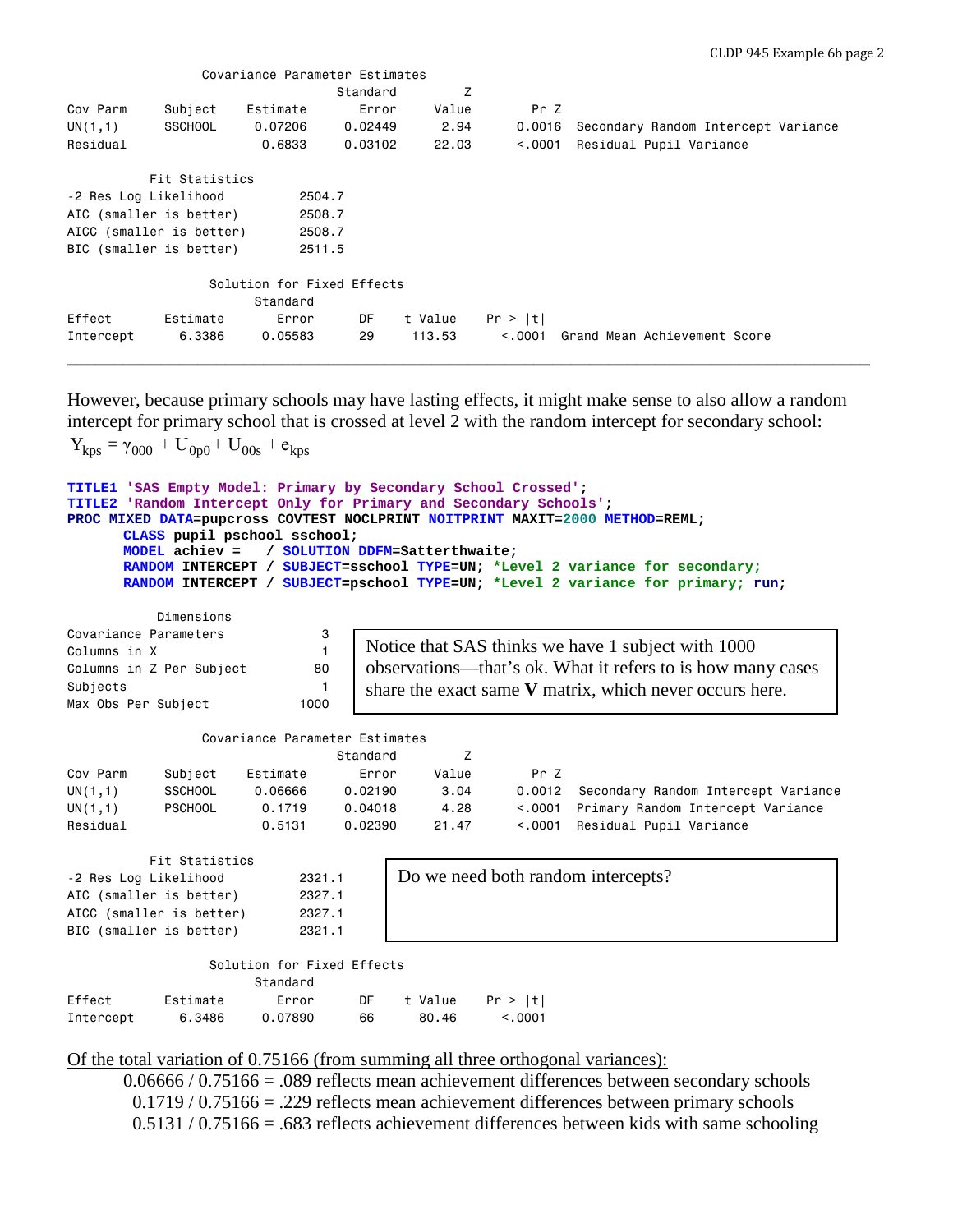# **Adding primary school and secondary school denomination as control predictors…**

 $Y_{kps} = \gamma_{000} + \gamma_{010} (PrimDenom_{p}) + \gamma_{001} (SecDenom_{s}) + U_{0p0} + U_{00s} + e_{kps}$ 

| TITLE1 'SAS Predictive Model: Primary by Secondary School Crossed';<br><b>TITLE2</b> 'With School Denomination Variables':<br>PROC MIXED DATA=pupcross COVTEST NOCLPRINT NOITPRINT MAXIT=2000 METHOD=REML;<br>CLASS pupil pschool sschool;<br>MODEL achiev = pdenom sdenom / SOLUTION DDFM=Satterthwaite;<br>RANDOM INTERCEPT / SUBJECT=sschool TYPE=UN; *Level 2 variance for secondary;<br>RANDOM INTERCEPT / SUBJECT=pschool TYPE=UN; *Level 2 variance for primary; run; |                            |               |          |         |                                              |  |  |  |
|------------------------------------------------------------------------------------------------------------------------------------------------------------------------------------------------------------------------------------------------------------------------------------------------------------------------------------------------------------------------------------------------------------------------------------------------------------------------------|----------------------------|---------------|----------|---------|----------------------------------------------|--|--|--|
| Covariance Parameter Estimates                                                                                                                                                                                                                                                                                                                                                                                                                                               |                            |               |          |         |                                              |  |  |  |
|                                                                                                                                                                                                                                                                                                                                                                                                                                                                              |                            |               | Standard | Z       |                                              |  |  |  |
| Cov Parm                                                                                                                                                                                                                                                                                                                                                                                                                                                                     | Subject                    | Estimate      | Error    | Value   | Pr > Z                                       |  |  |  |
| UN(1,1)                                                                                                                                                                                                                                                                                                                                                                                                                                                                      | <b>SSCHOOL</b>             | 0.06017       | 0.02044  | 2.94    | 0.0016 leftover secondary intercept variance |  |  |  |
| UN(1,1)                                                                                                                                                                                                                                                                                                                                                                                                                                                                      | <b>PSCHOOL</b>             | 0.1679        | 0.03976  | 4.22    | <.0001 leftover primary intercept variance   |  |  |  |
| Residual                                                                                                                                                                                                                                                                                                                                                                                                                                                                     |                            | 0.5129        | 0.02388  | 21.47   | <.0001 residual pupil variance               |  |  |  |
|                                                                                                                                                                                                                                                                                                                                                                                                                                                                              | Fit Statistics             |               |          |         |                                              |  |  |  |
| -2 Res Log Likelihood                                                                                                                                                                                                                                                                                                                                                                                                                                                        |                            | 2320.3        |          |         |                                              |  |  |  |
| AIC (smaller is better)                                                                                                                                                                                                                                                                                                                                                                                                                                                      |                            | 2326.3        |          |         |                                              |  |  |  |
| AICC (smaller is better)                                                                                                                                                                                                                                                                                                                                                                                                                                                     |                            | 2326.4        |          |         |                                              |  |  |  |
| BIC (smaller is better)                                                                                                                                                                                                                                                                                                                                                                                                                                                      |                            | 2320.3        |          |         |                                              |  |  |  |
|                                                                                                                                                                                                                                                                                                                                                                                                                                                                              | Solution for Fixed Effects |               |          |         |                                              |  |  |  |
|                                                                                                                                                                                                                                                                                                                                                                                                                                                                              |                            | Standard      |          |         |                                              |  |  |  |
| Effect                                                                                                                                                                                                                                                                                                                                                                                                                                                                       | Estimate                   | Error         | DF       | t Value | Pr >  t                                      |  |  |  |
| Intercept                                                                                                                                                                                                                                                                                                                                                                                                                                                                    | 6.1115                     | $0.1259$ 79.1 |          | 48.55   | < 0.0001                                     |  |  |  |
| <b>PDENOM</b>                                                                                                                                                                                                                                                                                                                                                                                                                                                                | 0.1868                     | 0.1276        | 48.2     | 1.46    | 0.1495 Effect of Denomination of Primary     |  |  |  |
| <b>SDENOM</b>                                                                                                                                                                                                                                                                                                                                                                                                                                                                | 0.1899                     | 0.09853       | 46.5     | 1.93    | 0.0601 Effect of Denomination of Secondary   |  |  |  |

**\_\_\_\_\_\_\_\_\_\_\_\_\_\_\_\_\_\_\_\_\_\_\_\_\_\_\_\_\_\_\_\_\_\_\_\_\_\_\_\_\_\_\_\_\_\_\_\_\_\_\_\_\_\_\_\_\_\_\_\_\_\_\_\_\_\_\_\_\_\_\_\_\_\_\_\_\_\_\_\_\_\_\_\_\_\_**

# **Adding a fixed effect of pupil SES…**

|                                                                     |                |                                                                                 |          |         |         |  |  | $Y_{\text{kps}} = \gamma_{000} + \gamma_{010}$ (PrimDenom <sub>p</sub> ) + $\gamma_{001}$ (SecDenom <sub>s</sub> ) + $\gamma_{100}$ (pupSES <sub>kps</sub> - 4) + U <sub>0p0</sub> + U <sub>00s</sub> + e <sub>kps</sub> |  |
|---------------------------------------------------------------------|----------------|---------------------------------------------------------------------------------|----------|---------|---------|--|--|--------------------------------------------------------------------------------------------------------------------------------------------------------------------------------------------------------------------------|--|
| TITLE1 'SAS Predictive Model: Primary by Secondary School Crossed'; |                |                                                                                 |          |         |         |  |  |                                                                                                                                                                                                                          |  |
|                                                                     |                | TITLE2 'With a Fixed Effect of Pupil SES';                                      |          |         |         |  |  |                                                                                                                                                                                                                          |  |
|                                                                     |                | PROC MIXED DATA=pupcross COVTEST NOCLPRINT NOITPRINT MAXIT=2000 METHOD=REML;    |          |         |         |  |  |                                                                                                                                                                                                                          |  |
|                                                                     |                | CLASS pupil pschool sschool;                                                    |          |         |         |  |  |                                                                                                                                                                                                                          |  |
|                                                                     |                | MODEL achiev = pdenom sdenom pupSES4 / SOLUTION DDFM=Satterthwaite;             |          |         |         |  |  |                                                                                                                                                                                                                          |  |
|                                                                     |                | RANDOM INTERCEPT / SUBJECT=sschool TYPE=UN; *Level 2 variance for secondary;    |          |         |         |  |  |                                                                                                                                                                                                                          |  |
|                                                                     |                | RANDOM INTERCEPT / SUBJECT=pschool TYPE=UN; *Level 2 variance for primary; run; |          |         |         |  |  |                                                                                                                                                                                                                          |  |
|                                                                     |                | Covariance Parameter Estimates                                                  |          |         |         |  |  |                                                                                                                                                                                                                          |  |
|                                                                     |                |                                                                                 | Standard | Z       |         |  |  |                                                                                                                                                                                                                          |  |
| Cov Parm                                                            | Subject        | Estimate                                                                        | Error    | Value   | Pr > Z  |  |  |                                                                                                                                                                                                                          |  |
| UN(1,1)                                                             | <b>SSCHOOL</b> | 0.05710                                                                         | 0.01951  | 2.93    |         |  |  | 0.0017 leftover secondary intercept variance                                                                                                                                                                             |  |
| UN(1,1)                                                             | <b>PSCHOOL</b> | 0.1686                                                                          | 0.03966  | 4.25    |         |  |  | <.0001 leftover primary intercept variance                                                                                                                                                                               |  |
| Residual                                                            |                | 0.4915                                                                          | 0.02290  | 21.46   |         |  |  | <.0001 leftover residual pupil variance                                                                                                                                                                                  |  |
|                                                                     | Fit Statistics |                                                                                 |          |         |         |  |  |                                                                                                                                                                                                                          |  |
| -2 Res Log Likelihood                                               |                | 2285.1                                                                          |          |         |         |  |  |                                                                                                                                                                                                                          |  |
| AIC (smaller is better)                                             |                | 2291.1                                                                          |          |         |         |  |  |                                                                                                                                                                                                                          |  |
| AICC (smaller is better)                                            |                | 2291.1                                                                          |          |         |         |  |  |                                                                                                                                                                                                                          |  |
| BIC (smaller is better)                                             |                | 2285.1                                                                          |          |         |         |  |  |                                                                                                                                                                                                                          |  |
|                                                                     |                | Solution for Fixed Effects                                                      |          |         |         |  |  |                                                                                                                                                                                                                          |  |
|                                                                     |                | Standard                                                                        |          |         |         |  |  |                                                                                                                                                                                                                          |  |
| Effect                                                              | Estimate       | Error                                                                           | DF.      | t Value | Pr >  t |  |  |                                                                                                                                                                                                                          |  |
| Intercept                                                           | 6.1095         | 0.1246                                                                          | 78.9     | 49.02   | < 0.001 |  |  |                                                                                                                                                                                                                          |  |
| <b>PDENOM</b>                                                       | 0.1890         | 0.1274                                                                          | 48.2     | 1.48    | 0.1446  |  |  |                                                                                                                                                                                                                          |  |
| <b>SDENOM</b>                                                       | 0.1745         | 0.09620                                                                         | 46       | 1.81    | 0.0763  |  |  |                                                                                                                                                                                                                          |  |
| pupSES4                                                             | 0.1066         | 0.01634                                                                         | 943      | 6.52    | < 0.001 |  |  | But what does this effect mean??                                                                                                                                                                                         |  |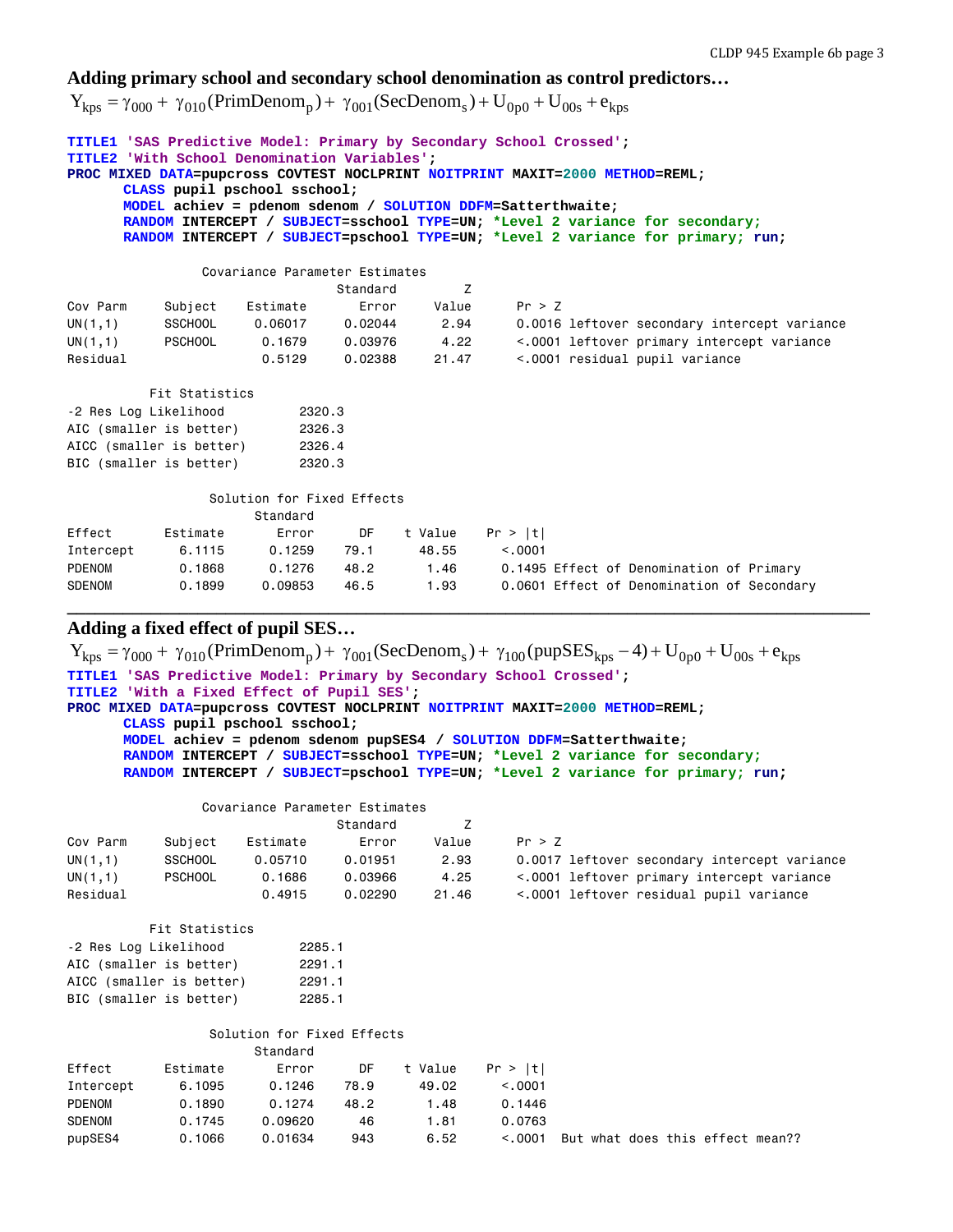#### **Adding pupil SES contextual effects…**

 $Y_{kps} = \gamma_{000} + \gamma_{010}$ (PrimDenom<sub>p</sub>) +  $\gamma_{020}$ (pmSES<sub>p</sub> - 4) +  $\gamma_{001}$ (SecDenom<sub>s</sub>) +  $\gamma_{002}$ (smSES<sub>s</sub> - 4) +  $\gamma_{100}$  (pupSES<sub>kps</sub> - 4) + U<sub>0p0</sub> + U<sub>00s</sub> + e<sub>kps</sub> **TITLE2 'With Pupil SES Contextual Effects'; PROC MIXED DATA=pupcross COVTEST NOCLPRINT NOITPRINT MAXIT=2000 METHOD=REML; CLASS pupil pschool sschool; MODEL achiev = pdenom sdenom pupSES4 pmSES4 smSES4 / SOLUTION DDFM=Satterthwaite; RANDOM INTERCEPT / SUBJECT=sschool TYPE=UN; \*Level 2 variance for secondary; RANDOM INTERCEPT / SUBJECT=pschool TYPE=UN; \*Level 2 variance for primary; run;** Covariance Parameter Estimates extending the Standard Standard Z Cov Parm Subject Estimate Error Value Pr > Z UN(1,1) SSCHOOL 0.05773 0.02010 2.87 0.0020 UN(1,1) PSCHOOL 0.1726 0.04092 4.22 <.0001 Residual 0.4916 0.02291 21.46 <.0001 Fit Statistics -2 Res Log Likelihood 2286.9 AIC (smaller is better) 2292.9 AICC (smaller is better) 2292.9 BIC (smaller is better) 2286.9 Solution for Fixed Effects Standard Effect Estimate Error DF t Value Pr > |t| Intercept 6.0985 0.1296 76.3 47.06 <.0001 PDENOM 0.1884 0.1288 47.2 1.46 0.1502 SDENOM 0.1733 0.09655 44.3 1.79 0.0796 pupSES4 0.1057 0.01645 923 6.43 <.0001 pmSES4 -0.03991 0.2278 48.3 -0.18 0.8617 No incremental effect of primary mean SES smSES4 0.1607 0.2033 28.7 0.79 0.4357 No incremental effect of secondary mean SES **\_\_\_\_\_\_\_\_\_\_\_\_\_\_\_\_\_\_\_\_\_\_\_\_\_\_\_\_\_\_\_\_\_\_\_\_\_\_\_\_\_\_\_\_\_\_\_\_\_\_\_\_\_\_\_\_\_\_\_\_\_\_\_\_\_\_\_\_\_\_\_\_\_\_\_\_\_\_\_\_\_\_\_\_\_\_\_**

## **Adding random effect of pupil SES across secondary schools:**

| $Y_{kps} = \gamma_{000} + \gamma_{010}$ (PrimDenom <sub>p</sub> ) + $\gamma_{020}$ (pmSES <sub>p</sub> - 4) + $\gamma_{001}$ (SecDenom <sub>s</sub> ) + $\gamma_{002}$ (smSES <sub>s</sub> - 4) |  |
|-------------------------------------------------------------------------------------------------------------------------------------------------------------------------------------------------|--|
| + $\gamma_{100}$ (pupSES <sub>kps</sub> - 4) + U <sub>0p0</sub> + U <sub>00s</sub> + U <sub>10s</sub> (pupSES <sub>kps</sub> - 4) + e <sub>kps</sub>                                            |  |

```
TITLE2 'With Random Pupil SES Effect for Secondary';
PROC MIXED DATA=pupcross COVTEST NOCLPRINT NOITPRINT MAXIT=2000 METHOD=REML;
      CLASS pupil pschool sschool;
      MODEL achiev = pdenom sdenom pupSES4 pmSES4 smSES4 / SOLUTION DDFM=Satterthwaite;
      RANDOM INTERCEPT pupSES4 / SUBJECT=sschool TYPE=UN; *Level 2 variance for secondary;
      RANDOM INTERCEPT / SUBJECT=pschool TYPE=UN; *Level 2 variance for primary; run;
```

|          | Covariance Parameter Estimates |          |          |       |          |                           |
|----------|--------------------------------|----------|----------|-------|----------|---------------------------|
|          |                                |          | Standard |       |          |                           |
| Cov Parm | Subject                        | Estimate | Error    | Value | Pr 7     | Your turn to label these! |
| UN(1,1)  | <b>SSCHOOL</b>                 | 0.05583  | 0.01951  | 2.86  | 0.0021   |                           |
| UN(2,1)  | <b>SSCHOOL</b>                 | 0.009256 | 0.005898 | 1.57  | 0.1166   |                           |
| UN(2, 2) | <b>SSCHOOL</b>                 | 0.004633 | 0.003324 | 1.39  | 0.0817   |                           |
| UN(1,1)  | <b>PSCHOOL</b>                 | 0.1710   | 0.04058  | 4.22  | < 0.001  |                           |
| Residual |                                | 0.4833   | 0.02283  | 21.16 | < 0.0001 |                           |

| Fit Statistics           |        |
|--------------------------|--------|
| -2 Res Log Likelihood    | 2280.8 |
| AIC (smaller is better)  | 2290.8 |
| AICC (smaller is better) | 2290.9 |
| BIC (smaller is better)  | 2280.8 |
|                          |        |

Do we need the random pupil SES slope over secondary schools? What kind of effects would explain that variance?